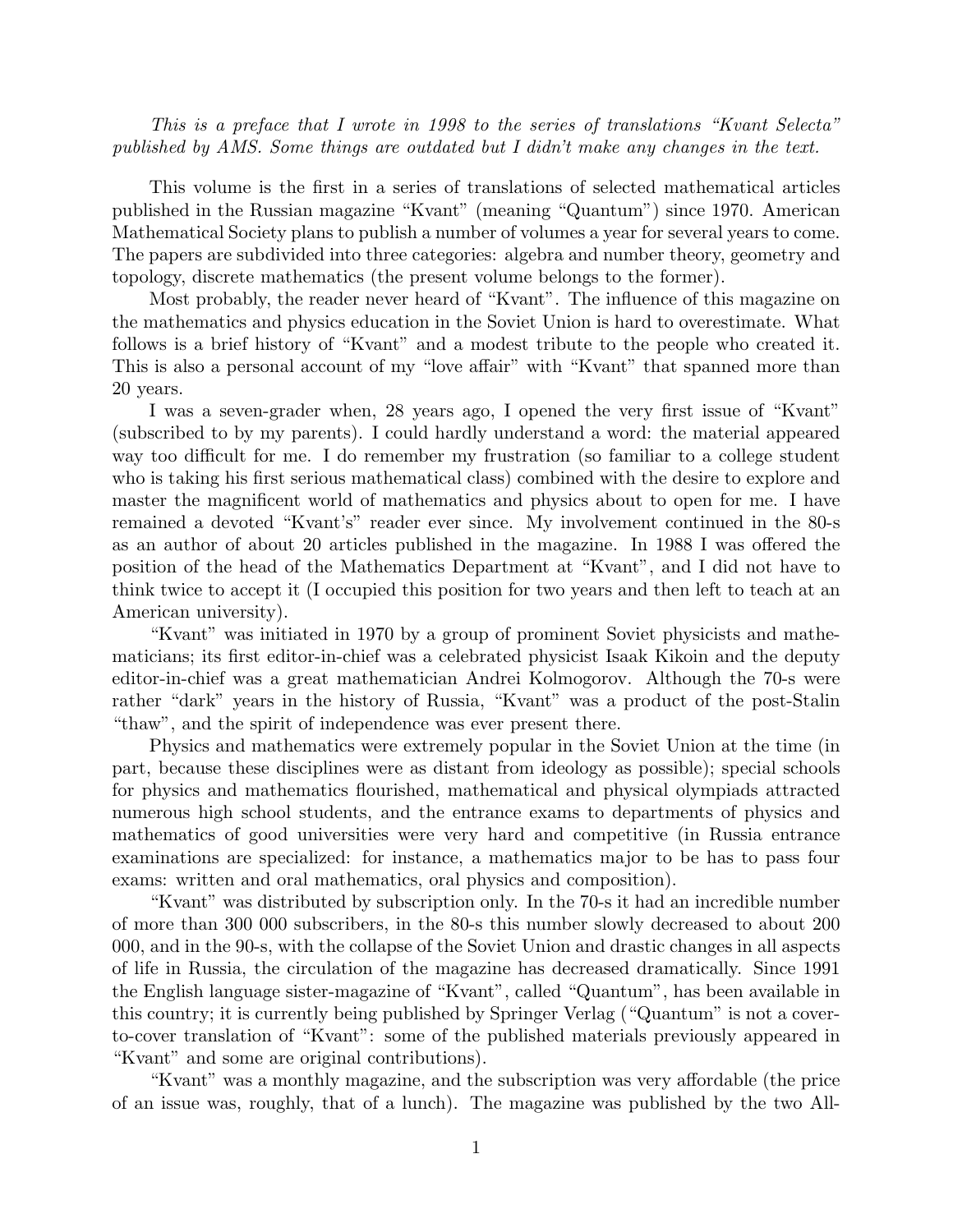Union Academies: Academy of Sciences and Academy of Pedagogical Sciences; both were huge and rich organizations, and this implied that the resources of "Kvant" were rather substantial. In particular, all illustrations – and they were plentiful! – were in color. Along with the Editorial Board and the Editorial Counsel "Kvant's" stuff included about a dozen full-time editors (some of them were Ph. D.'s), secretaries, typists (it was the pre-PC era). Unlike many popular magazines, all submitted articles had been refereed; the authors were paid a relatively generous honorarium.

A few words about a somewhat unconventional treatment of the submitted articles in "Kvant". My first encounter with this system goes back to the late 70-s when, a recent college graduate and an aspiring "Kvant's" author, I submitted my first article to the magazine; later, an insider, I learned more about working with "Kvant's" authors as an editor. "Kvant" has very high standards of exposition, and most of the submitted materials did not satisfy these criteria. The acceptance of an article by the Editorial Board was, in many cases, only the beginning of a serious work on it. That included very heavy editing, often complete revision and rewriting, sometimes jointly with the editors, and in some cases, compilation of several articles into one (it is impossible to imagine this kind of editing in, say, "American Mathematical Monthly" – just think about the legal issues involved!) The final product was often dramatically different from but invariably better than the original submission.

Who were the "Kvant's" readers? Most of them were high school students and teachers; a significant part was mostly interested in the preparation materials for the university entrance examinations. Many school libraries subscribed to "Kvant", and it often happened that a single issue had more than one reader. Part of the readership consisted of undergraduate and graduate students, researchers and general public interested in physics and mathematics (on the negative side: "Kvant" have been receiving numerous trisection constructions, proofs of the Last Fermat Theorem, etc).

A great part of "Kvant's" appeal came from its visual image. What I mean are not the technical figures illustrating the articles (they are reproduced in the present edition in black and white) but the pictures accompanying them (unfortunately not reproduced here); each issue contained a few, most of them full page sized (one can find similar pictures in "Quantum"). A number of award-winning book illustrators worked with "Kvant" which provided an opportunity to express themselves freely: their art was way too radical for the prevailing official taste. An additional challenge was to relate art with the mathematical and physical content: some artists requested a detailed explanation of the article to be illustrated. It was especially in the late 80-s (the Head of the Art Department was Sergei Ivanov) that "Kvant" was providing world-class samples of book graphics. I hope that one day an exhibition of "Kvant's" art will be organized at an Annual Meeting of the American Mathematical Society.

Sometimes "Kvant's" art had a personal touch too; here is an example. You will find an article by V. Ovsienko "On Denogardus' great number and Hooke's law" in the second volume of this series. This article, whose topic is the Sturm theory of second order differential equation, is written as a mystification: its main character is a medieval scholar Denogardus whose work of life was burned by the Inquisition (fortunately the very thickness of the manuscript prevented it from perish). The article is illustrated by two pages from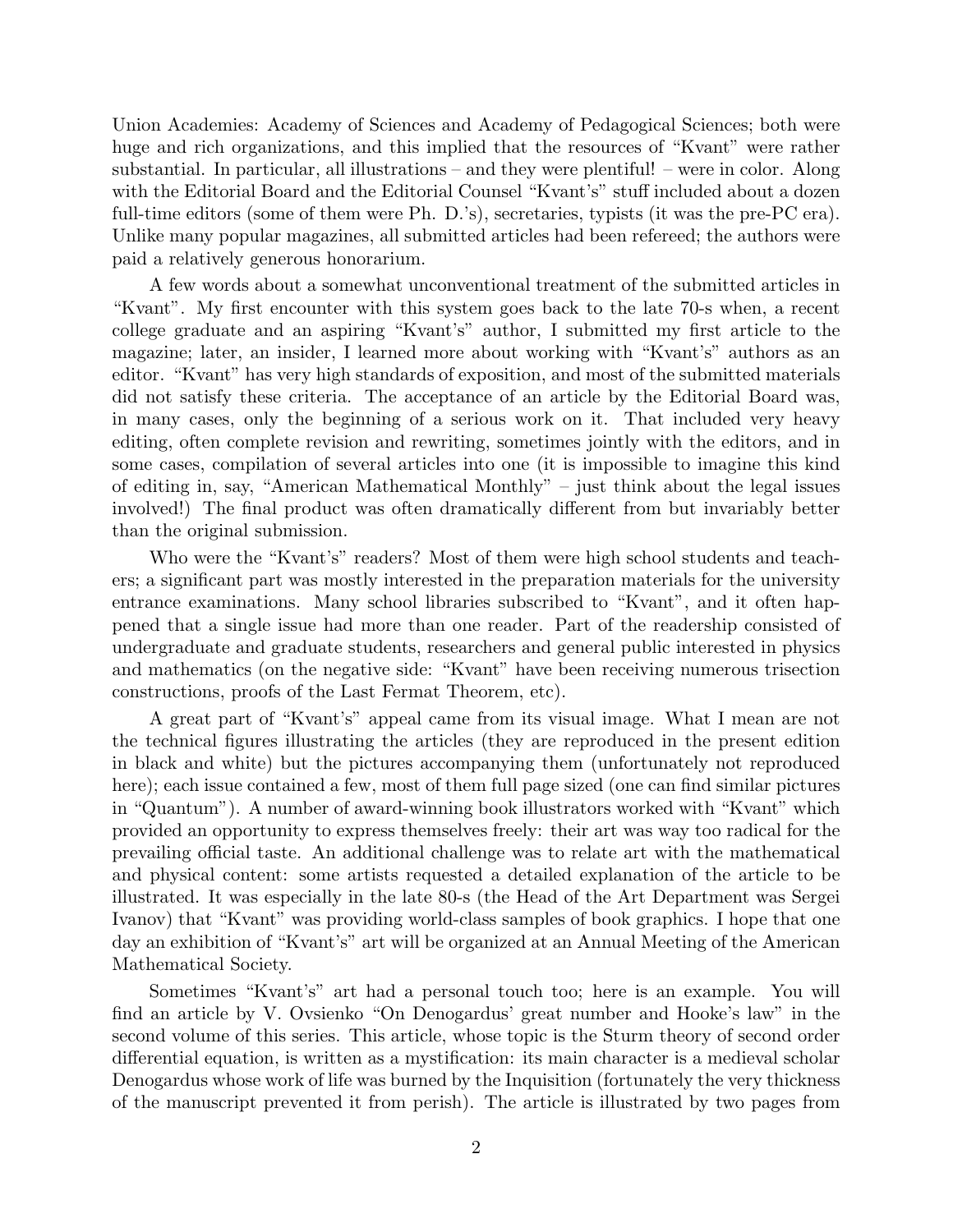Denogardus' book (with burned out margins); one is a portrait of the author involved in astronomical measurments. A close look reveals that Denogardus has suspiciously many features in common with V. Arnold, a celebrated Russian mathematician and "Kvant's" author.

A typical "Kvant" issue (64, and later, 80 pages long) contained four feature articles, two physical and two mathematical; there would be also one or two shorter articles under the headings "Physics Lab" or "Mathematical Circle". Every issue had a Problem Corner: 5 mathematical and 5 physical problems; their solutions would be published a few months later. Since the 80-s "Kvant" publishes articles and problems on computer science. A significant space was occupied by preparation materials for the entrance examinations to universities; this included articles on high school curriculum topics and problems from last year entrance exams at universities from all over the country. A magazine within a magazine, called "Kvant for elementary schoolers" (take the name with a grain of salt: the material was often far from elementary!), consisted of a short article and a Problem Corner; here are two samples:

The population of the Soviet Union is, roughly, 250 million. Explain why there is not enough room for 250 people on the 1:1 000 000 scale map of the Soviet Union.

Throw a table tennis ball directly upward. Does the ball spend more time going up or down?

There were many smaller departments in the magazine: mathematical games, chess page, letters from the readers, book reviews, etc. Each "Kvant" issue contained 50–100 mathematical problems of various levels of difficulty, with or without solutions. From time to time interviews with prominent mathematicians and physicists appeared in "Kvant", for example, with V. Arnold, I. Gelfand, A. Kolmogorov, S. Novikov, R. Graham.

"Kvant" also published plenty of information about summer schools, schools by correspondence, olympiads and contests, regional, national and international. Once a material was published about Fields Medal winners with their very brief biographies and pictures. At the end of the article the hope was expressed that one day a "Kvant's" reader and author would become a Fields Medal recipient; this hope materialized in 1998 when M. Kontsevich was awarded the Medal.

The present collection consists of translations of selected mathematical feature articles. These articles covered a great variety of topics but were always conceptual, non-technical and provided a substantial introduction to the subject (sounds like a description of a good colloquium talk, doesn't it?). The authors did not feel obliged to stick to any particular curriculum (assuming only familiarity with the standard high school mathematics and physics; however one routinely referred to other "Kvant" articles), and this often made it possible to cover much more material than in a systematic course, leaving technical details aside.

Many of the feature articles concerned classic mathematical gems, some of which are or used to be part of the university curriculum: Pascal's and Briancon's theorems in projective geometry; evolutes and involutes of plane curves; distribution of prime numbers; geometry of developable surfaces; possible and impossible ruler and compass constructions; arithmetic of cubic curves; Newton's proof of "no gravity in a cavity"; Chebyshev polynomials; Gauss-Bonnet theorem – just to mention a few. Classical results were connected,